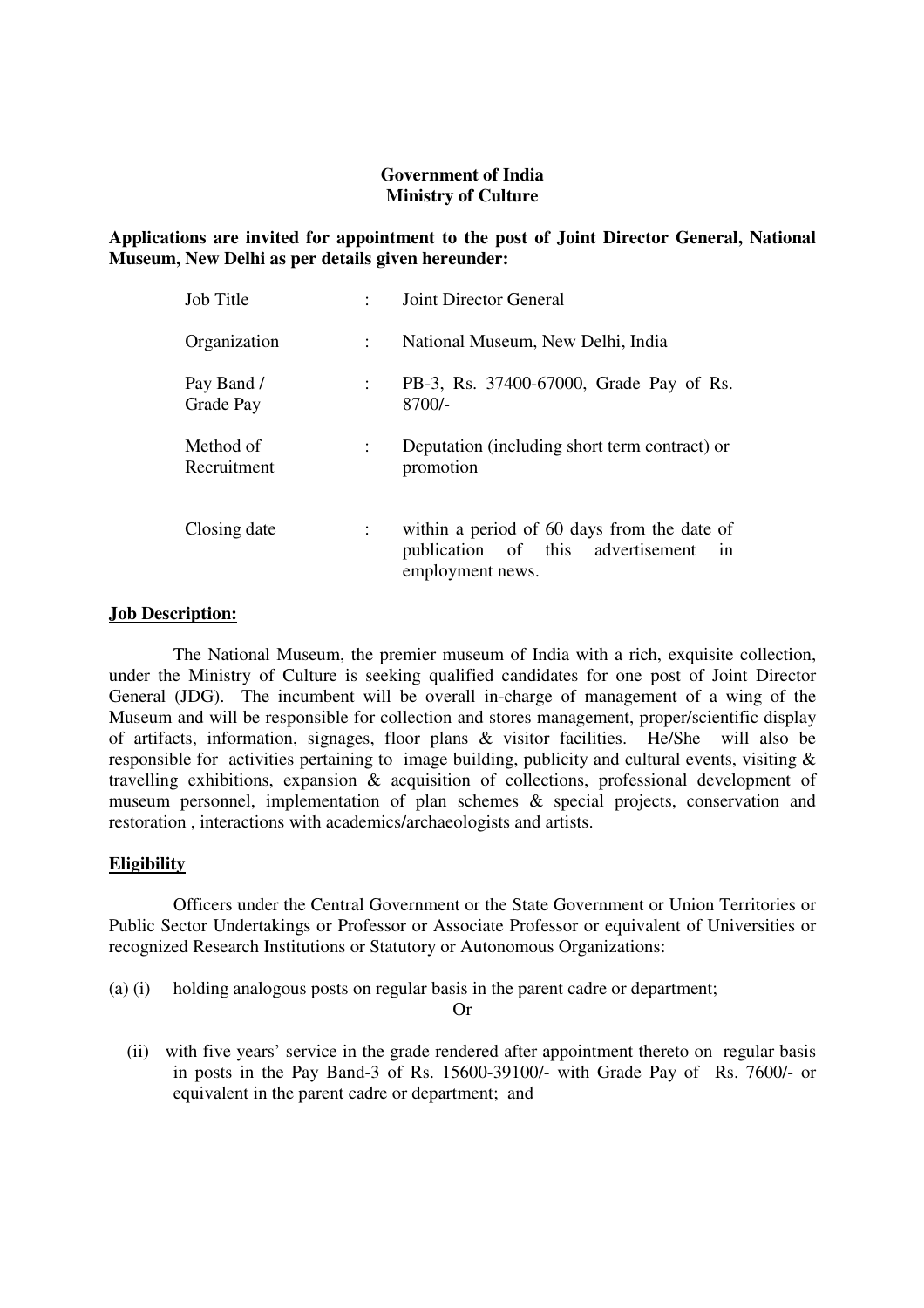- (b) possessing the educational qualifications and experience as under:
- (i) Master's degree from a University recognized by UGC or Association of Indian Universities in Museology or History of Art or History or Sanskrit or Pali or Prakrit or Persian or Arabic or Archaeology or Anthropology or Fine Arts or Chemistry; and
- (ii) Twelve years' of experience at a level of Curator and above in a Museum of National or International repute along with evidence of published research work.

#### **Desirable:**

Post graduate diploma in Management or MBA from a recognized University.

#### **Period of Deputation:**

 Period of deputation(ISTC) including period of deputation (ISTC) in another ex-cadre post held immediately preceding this appointment in the same or some other organization or department of the Central Government shall ordinarily not exceed 5 years.

#### **Age Limit**

 The maximum age limit for appointment by deputation (ISTC) shall not be exceeding 56 years as on the closing date for receipt of applications.

## **How to apply:**

The applications in duplicate in the enclosed prescribed proforma and complete up to date ACR dossiers of the officer (last 5 years) who can be spared in the event of their selection along with (i) vigilance clearance, (ii) integrity certificate, (iii) cadre clearance, and (iv) major / minor penalty statement for the last 10 years should reach to Under Secretary( Museum-I), Ministry of Culture, Room No. 210-D, Shastri Bhawan, New Delhi-110115 through proper channel within a period of 60 days from the date of publication of advertisement in the Employment News. Applications received after the due date or otherwise incomplete will not be considered and stand rejected.

## **Closing date:**

Within a period of 60 days from the date of publication of advertisement in the employment news. Applications received after the last date or otherwise found incomplete will not be considered and stand rejected.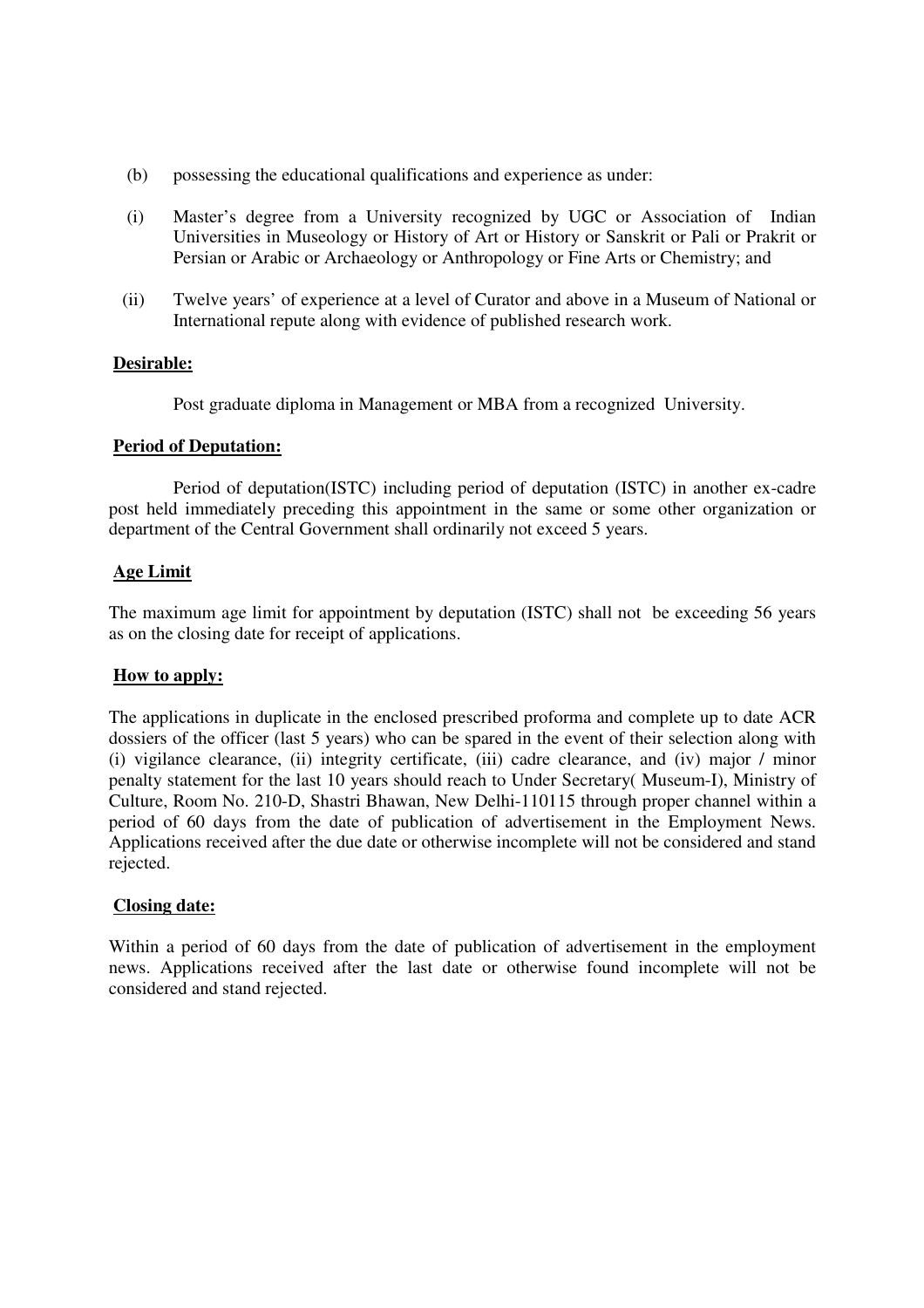# **Application for the post of Joint Director General, National Museum, New Delhi**

- 1. Name of the applicant (in Block letters):
- 2. Date of Birth (In Christian era):
- 3. Postal Address (with telephone no. and e-mail address):
- 4. Educational Qualification:

| No | Essential | Desirable |
|----|-----------|-----------|
|    |           |           |
|    |           |           |
|    |           |           |

- 5. Service to which you belong:
- 6. Whether belong to SC/ST/OBC:
- 7. Please state clearly whether in the light of entries made by you above, you meet the requirement of the post:
- 8. Details of employment, in chronological order, enclose a separate sheet, duly authenticated by your signature, if the space below is insufficient:-

| Office/Institute   Post | From | Pay Band and Nature of<br><b>Grade Pay</b> | duties |
|-------------------------|------|--------------------------------------------|--------|
|                         |      |                                            |        |

- 9. Nature of present employment i.e. ad-hoc or (Temporary) quasi-permanent or permanent:
- 10. In case the present employment is held on deputation basis, please state:-
	- (a) The date of initial appointment:
	- (b) Period of appointment on deputation:
	- (c) Name of the present office/organization to which you belong: